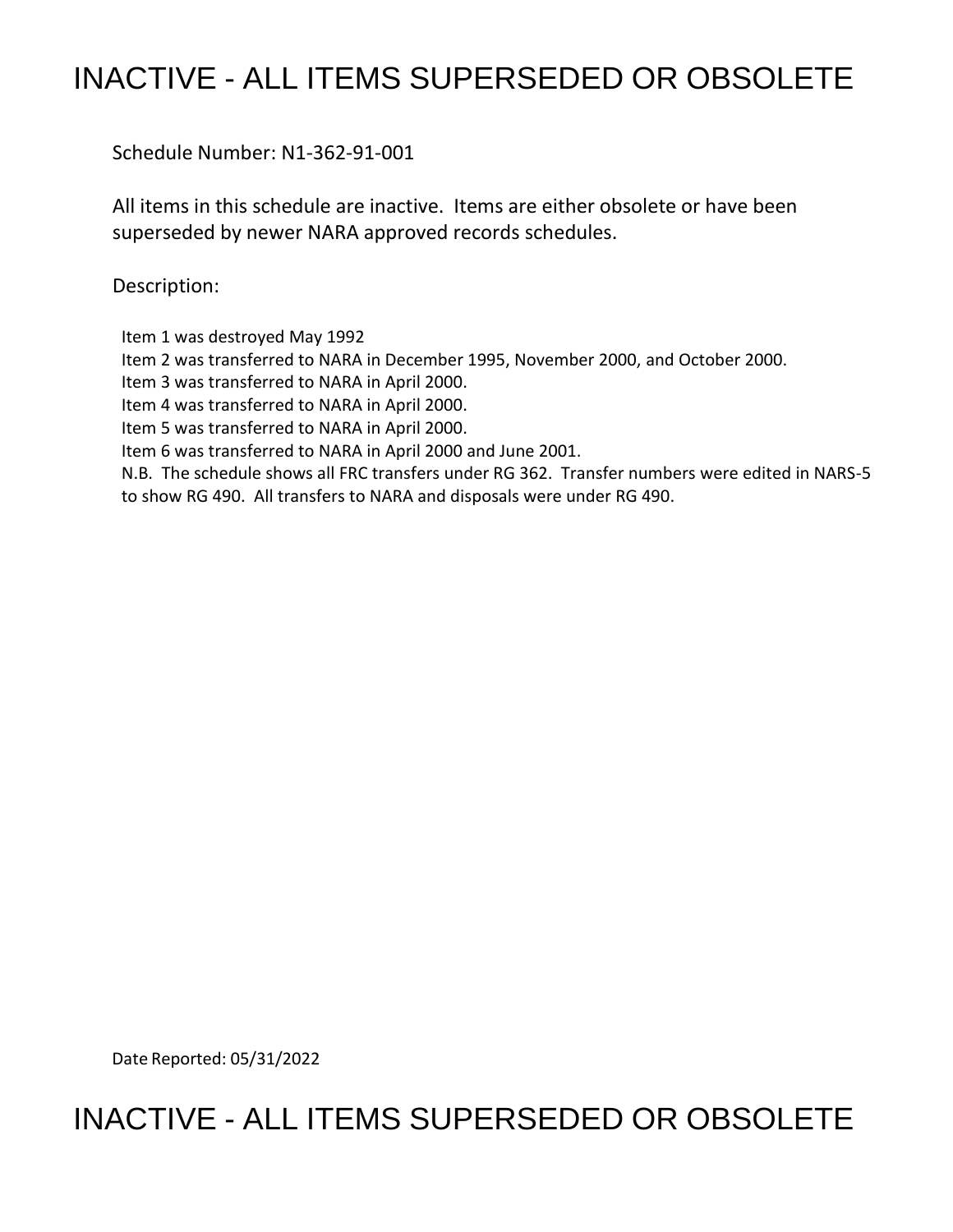| REQUEST FOR RECORDS DISPOSITION AUTHORITY<br>(See Instructions on reverse)                       |                                                                                                                                                                                                                                            |                                                                       |                   |           | <b>LEAVE BLANK</b><br><b>JOB NO.</b><br>$N1-362-91-1$                                                                                                                   |                                                          |                                                  |  |
|--------------------------------------------------------------------------------------------------|--------------------------------------------------------------------------------------------------------------------------------------------------------------------------------------------------------------------------------------------|-----------------------------------------------------------------------|-------------------|-----------|-------------------------------------------------------------------------------------------------------------------------------------------------------------------------|----------------------------------------------------------|--------------------------------------------------|--|
|                                                                                                  |                                                                                                                                                                                                                                            |                                                                       |                   |           |                                                                                                                                                                         |                                                          |                                                  |  |
| NATIONAL ARCHIVES AND RECORDS SERVICE, WASHINGTON, DC 20408<br>1. FROM (Agency or establishment) |                                                                                                                                                                                                                                            |                                                                       |                   |           | <b>NOTIFICATION TO AGENCY</b>                                                                                                                                           |                                                          |                                                  |  |
| Peace Corps of the United States<br>2. MAJOR SUBDIVISION                                         |                                                                                                                                                                                                                                            |                                                                       |                   |           | In accordance with the provisions of 44 U.S.C. 3303a<br>the disposal request, including amendments, is approved<br>except for items that may be marked "disposition not |                                                          |                                                  |  |
| 3. MINOR SUBDIVISION                                                                             |                                                                                                                                                                                                                                            |                                                                       |                   |           | approved" or "withdrawn" in column 10. If no records<br>are proposed for disposal, the signature of the Archivist is<br>not required.                                   |                                                          |                                                  |  |
|                                                                                                  | 4. NAME OF PERSON WITH WHOM TO CONFER                                                                                                                                                                                                      |                                                                       | 5. TELEPHONE EXT. | DATE      |                                                                                                                                                                         |                                                          | ARCHIVIST OF THE UNITED STATES                   |  |
| Ron Kendall                                                                                      |                                                                                                                                                                                                                                            |                                                                       | (202)606–3420     |           |                                                                                                                                                                         |                                                          |                                                  |  |
|                                                                                                  | <b>6. CERTIFICATE OF AGENCY REPRESENTATIVE</b>                                                                                                                                                                                             |                                                                       |                   |           |                                                                                                                                                                         |                                                          |                                                  |  |
| attached.                                                                                        | agency or will not be needed after the retention periods specified; and that written concurrence from the General<br>Accounting Office, if required under the provisions of Title 8 of the GAO Manual for Guidance of Federal Agencies, is |                                                                       |                   |           |                                                                                                                                                                         |                                                          |                                                  |  |
|                                                                                                  | A. GAO concurrence: $\Box$ is attached; or $\Box$ is unnecessary.                                                                                                                                                                          |                                                                       |                   |           |                                                                                                                                                                         |                                                          |                                                  |  |
| <b>B. DATE</b><br>12/91                                                                          | C. SIGNATURE OF AGENCY REPRESENTATIVE                                                                                                                                                                                                      |                                                                       | <b>D. TITLE</b>   |           |                                                                                                                                                                         |                                                          | Arty Diveltor Revord Mange Pw.                   |  |
| 7.<br><b>ITEM</b><br>NO.                                                                         |                                                                                                                                                                                                                                            | 8. DESCRIPTION OF ITEM<br>(With Inclusive Dates or Retention Periods) |                   |           |                                                                                                                                                                         | 9. GRS OR<br><b>SUPERSEDED</b><br>JOB<br><b>CITATION</b> | 10. ACTION<br>TAKEN<br><b>INARS USE</b><br>ONLY) |  |
|                                                                                                  |                                                                                                                                                                                                                                            |                                                                       |                   |           |                                                                                                                                                                         |                                                          |                                                  |  |
|                                                                                                  | SEE ATTACHED PAGES                                                                                                                                                                                                                         |                                                                       |                   |           |                                                                                                                                                                         |                                                          |                                                  |  |
|                                                                                                  |                                                                                                                                                                                                                                            |                                                                       |                   |           |                                                                                                                                                                         |                                                          |                                                  |  |
|                                                                                                  |                                                                                                                                                                                                                                            |                                                                       |                   |           |                                                                                                                                                                         |                                                          |                                                  |  |
|                                                                                                  |                                                                                                                                                                                                                                            |                                                                       |                   |           |                                                                                                                                                                         |                                                          |                                                  |  |
|                                                                                                  |                                                                                                                                                                                                                                            |                                                                       |                   |           |                                                                                                                                                                         |                                                          |                                                  |  |
|                                                                                                  |                                                                                                                                                                                                                                            |                                                                       |                   |           |                                                                                                                                                                         |                                                          |                                                  |  |
|                                                                                                  |                                                                                                                                                                                                                                            |                                                                       |                   |           |                                                                                                                                                                         |                                                          |                                                  |  |
|                                                                                                  |                                                                                                                                                                                                                                            |                                                                       |                   |           |                                                                                                                                                                         |                                                          |                                                  |  |
|                                                                                                  |                                                                                                                                                                                                                                            |                                                                       |                   |           |                                                                                                                                                                         |                                                          |                                                  |  |
|                                                                                                  |                                                                                                                                                                                                                                            |                                                                       |                   |           |                                                                                                                                                                         |                                                          |                                                  |  |
|                                                                                                  |                                                                                                                                                                                                                                            |                                                                       |                   |           |                                                                                                                                                                         |                                                          |                                                  |  |
|                                                                                                  |                                                                                                                                                                                                                                            |                                                                       |                   |           |                                                                                                                                                                         |                                                          |                                                  |  |
|                                                                                                  |                                                                                                                                                                                                                                            |                                                                       |                   |           |                                                                                                                                                                         |                                                          |                                                  |  |
|                                                                                                  |                                                                                                                                                                                                                                            |                                                                       |                   |           |                                                                                                                                                                         |                                                          |                                                  |  |
|                                                                                                  |                                                                                                                                                                                                                                            |                                                                       |                   |           |                                                                                                                                                                         |                                                          |                                                  |  |
|                                                                                                  |                                                                                                                                                                                                                                            |                                                                       |                   |           |                                                                                                                                                                         |                                                          |                                                  |  |
|                                                                                                  |                                                                                                                                                                                                                                            |                                                                       |                   |           |                                                                                                                                                                         |                                                          |                                                  |  |
|                                                                                                  |                                                                                                                                                                                                                                            |                                                                       |                   | S, NNTNCF |                                                                                                                                                                         |                                                          |                                                  |  |
| 115-108                                                                                          |                                                                                                                                                                                                                                            |                                                                       |                   |           |                                                                                                                                                                         |                                                          | STANDARD FORM 115 (REV. 8-83)                    |  |

 $\ddot{\phantom{a}}$ 

 $\begin{array}{c} \begin{array}{c} \begin{array}{c} \end{array} \end{array} \end{array}$ 

Ó

ŗ.

Q,

**STANDARD** FORM 115 (REV. 8-83) Prescribed by GSA FPMR (41 CFR) 101-11.4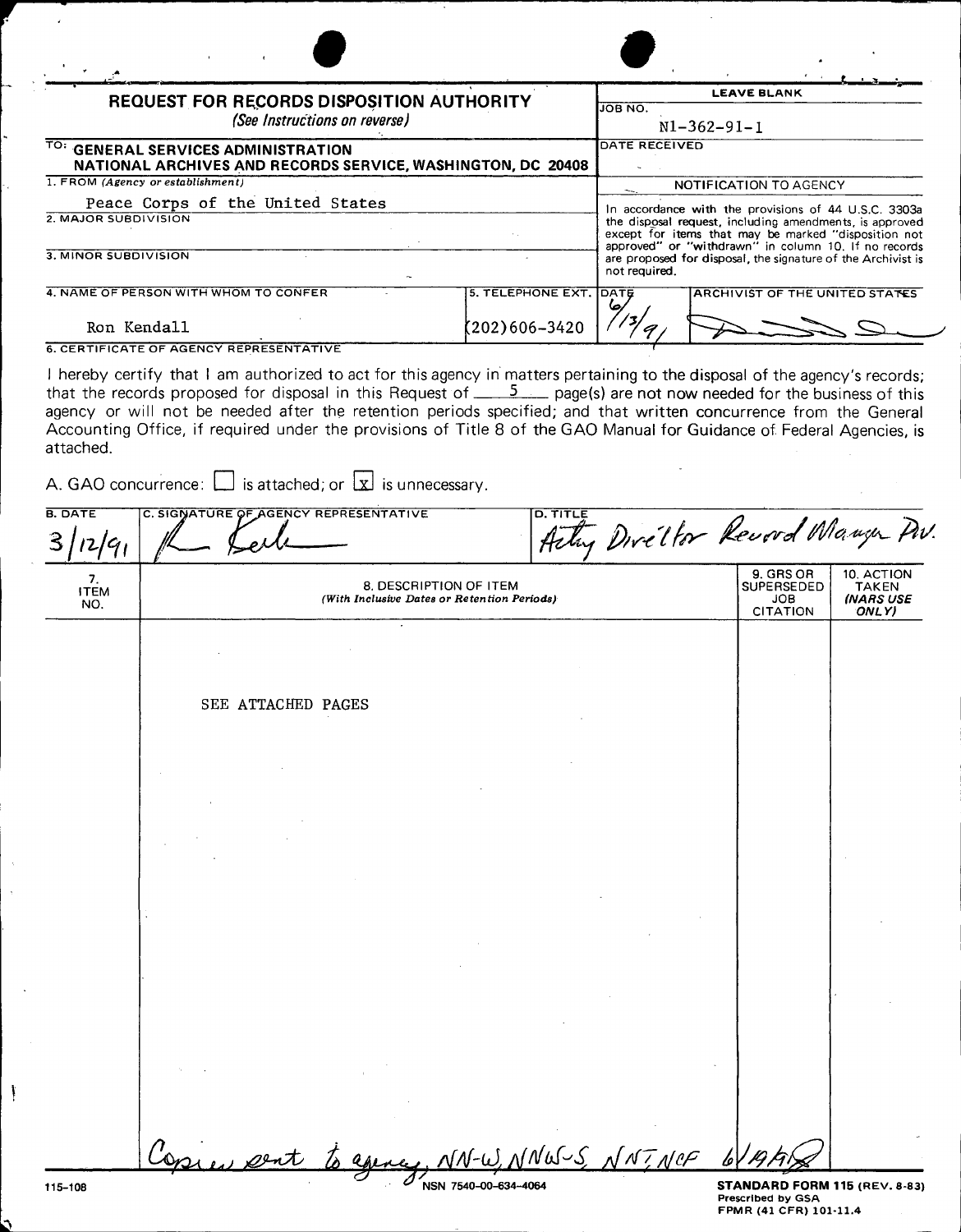#### PEACE **CORPS**  (Record Group 362)

 $\bullet$ 

Described below are all remaining unscheduled records assigned to RG 362 at the Washington National Records Center. Often intermingled with the permanent records are disposable materials which cannot easily be removed until the records are transferred to the National Archives where they can be screened during archival processing. In addition to those records identified in this schedule, the National Archives will remove records authorized for destruction under the following:

- 1. Records authorized for destruction by SF 115s approved for Peace Corps records; ·
- 2. Records authorized for destruction by the General Records Schedules, and;
- 3. Nonrecord including duplicate materials.

#### Office of the Director

1. Public Relations Correspondence of the Director, Acting Director, and Deputy Director of the Peace Corps, 1961-66. 10 cubic feet. Arranged for the most part chronologically by year.

Copies of outgoing letters and telegrams, responses from the Director, Acting Director, or Deputy Director, accompanied by original letter, brochures, and clippings from nonprofit organizations and educational institutions, relating to community relations and public speaking engagements. The Speaker's Bureau or Community Relations Section evaluated requests on in-coming letter briefs. The earliest responses were personally signed by R. Sargent Shriver, Bill Moyers, or Warren W. Wiggins. Later letters were signed by Peace Corps staff from the Speaker's Bureau or Community Relations Section. The last folder in Box 10 contains a separate file on requests for speakers from the National Council of Churches, 1961-1962.

WNRC Accession 362-68A3833 Boxes 1-10

 $\sim$   $\sim$   $\sim$ 

Destroy immediately.

#### Office of Peace Corps Volunteers

2. Associate Director's Subject Files, 1961-66. Less than 6 cubic feet. Arranged by subject.

Copies of memorandums sent, memorandums received, authorizations, budget papers, organizational charts, correspondence, lists, minutes, reports, telegrams, plans, working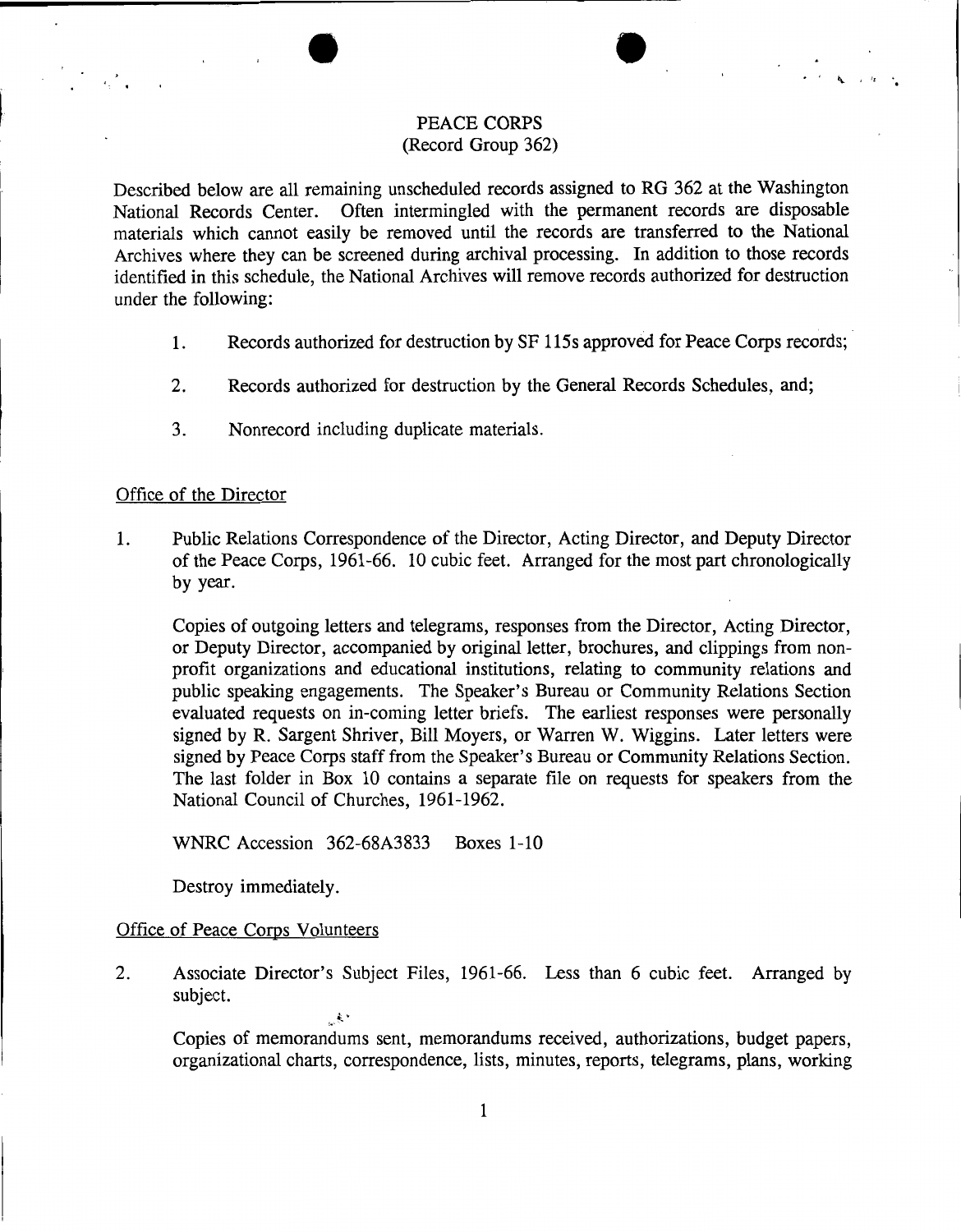

 $\mathbf{B}$  in the  $\mathbf{A}$ 

papers, cables, and notes pertaining to the mission, functions, and activities of the abolished Office of Peace Corps Volunteers (PCV) and its 3 divisions: Selection, Training, and Volunteer Support. PCV exercised responsibility over Peace Corps Volunteers from the time of their initial application through their termination at the completion of their assignment. Included are records relating to PCV interaction with the offices of Program Development and Organization, Planning and Evaluation, Public Affairs, and International Operations; an Office of Management Survey of PCV and its divisions (1964-1965); briefing papers prepared for Congressional hearings in 1965; a PCV Financial Operating Plan for FY 1963; functional analysis of PCV's divisions; progress reports to the Peace Corps Director (1963); a draft of Warren W. Wiggins's "A Proposal for a United States Department of Development" (1965) that involved the Peace Corps; minutes of all PCV Staff meetings (1962-1966); PCV delegations of authority; confidential memorandums from the Associate Director, PCV, to the Peace Corps Director (1963-1964); PCV personnel ceilings; memorandums on the merger of Division of Volunteer Administration and Division of Volunteer Field Support in 1963; and files on returned Peace Corps Volunteers.

WNRC Accessions 362-66A1235 Boxes 5-9 362-69A3689 2 (partial)

**PERMANENT.** Offer immediately to the National Archives.

#### Office of Selection

3. Associate Director's Subject Files, 1967-68. 3 cubic feet. Arranged by subject.

Reports, statistical reports, correspondence, directives, instructions, budget papers, memorandums, opinions, schedules, directories, tables, and notes relating to the mission, functions, and activities of the Office of Selection and its 3 divisions. Included is an annotated report, In-House Studies of Peace Corps Selection (1967).

WNRC Accession 362-70A0243 Boxes 1-3

**PERMANENT.** Offer immediately to the National Archives.

#### Office of Training and Program Support

4. Subject Files of the Director of the Training Coordination Branch, 1965-70. 5 cubic feet. Arranged by subject.

Guides, training evaluations, training contracts, agendas of meetings, country training final reports, conference reports, regional workshop reports, agreements, bibliographies of training materials, memorandums, notes, and working papers relating to the procedures, activities, and accomplishments of the Training Coordination Branch of Latin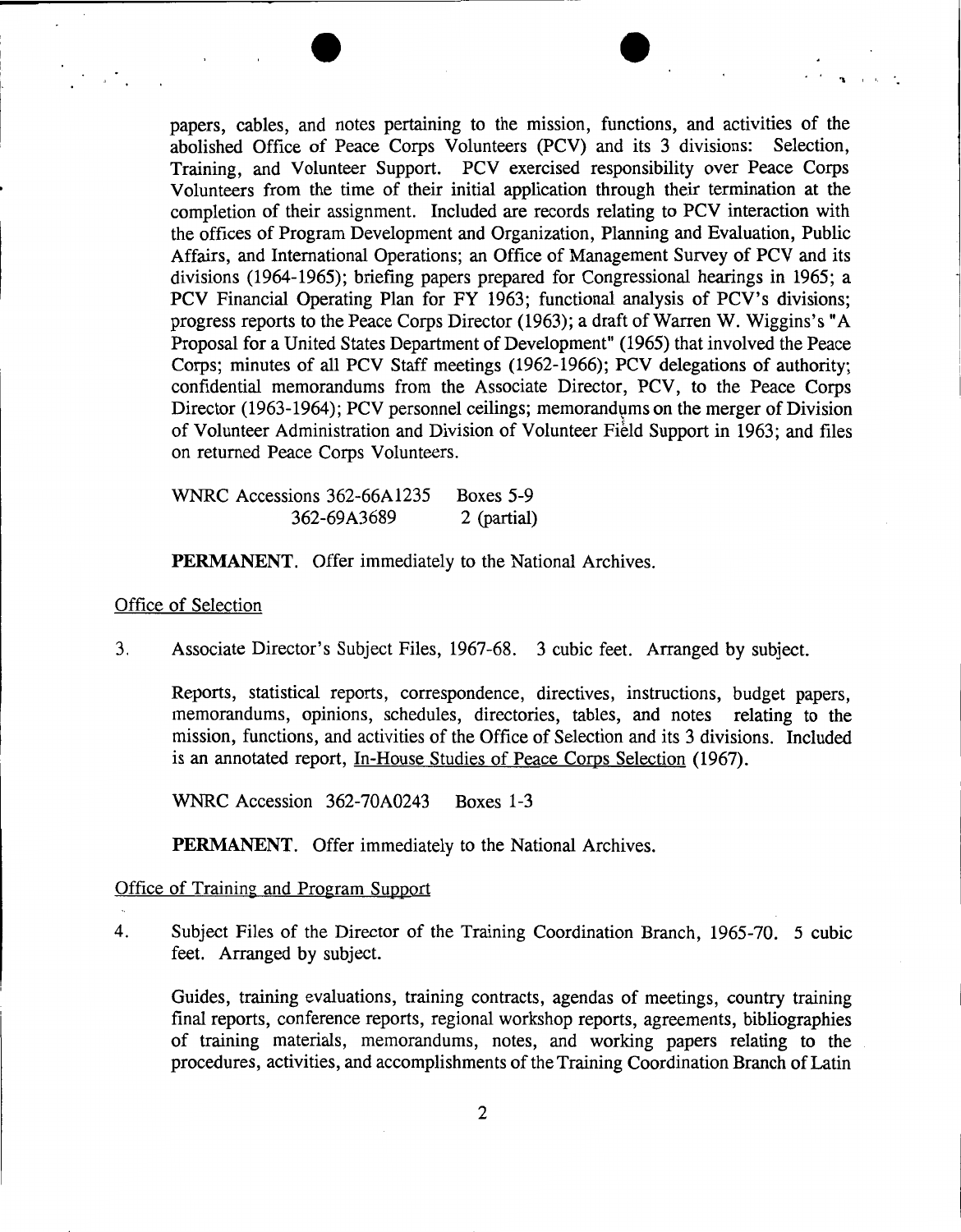America Operations. Included are conference records and reports relating to Latin America, overseas program evaluations of some Latin American countries, records pertaining to the Training Information Retrieval System, Agency for International Development-Peace Corps Spanish language training agreement (1969), and field training in Mexico (1967-1970).

 $\bullet$ 

WNRC Accessions 362-69A5278 Boxes 1 (partial)-3 (partial) 362-72B3764 1-4

**PERMANENT.** Offer immediately to the National Archives.

### Office of Public Affairs

5. Radio and Television Files, 1961-68. 4 cubic feet. Arranged chronologically by year, thereunder by type of media: (1) radio and (2) television, and thereunder by subject.

Sound recordings, correspondence with radio stations, Peace Corps radio campaign conducted by the Advertising Council of America, Inc., TV film scripts, brochures, certifications of TV film showings, correspondence with television stations, memorandums, and clippings pertaining to the earliest public relation efforts to recruit, test, and place Peace Corps Volunteers.

WNRC Accession 362-69A3183 Boxes 1-4

a. All records excluding those covered by "b" below.

**PERMANENT.** Offer immediately to the National Archives

b. Routine correspondence, data on campaign radio and television showings, and routine chronological files.

Destroy during archival processing.

#### Office of Compliance

6. Investigative Case Files, 1964-83. 11 cubic feet. Arranged chronologically by year and thereunder numerically by closed case.

Journals kept by investigators, chronological lists, telegrams, notes, interrogation reports, working papers, memorandums, photographs, publications, exhibits, and final reports pertaining to closed investigations. Ten investigative case files closed in 1979-1980 concern a murder of a Peace Corps Volunteer in Ghana, an automobile death of a Peace Corps Volunteer in Morocco, conditions of unrest in Nicaragua that jeopardized Peace Corps personnel and programs in that host country, and alleged charges of unprofessional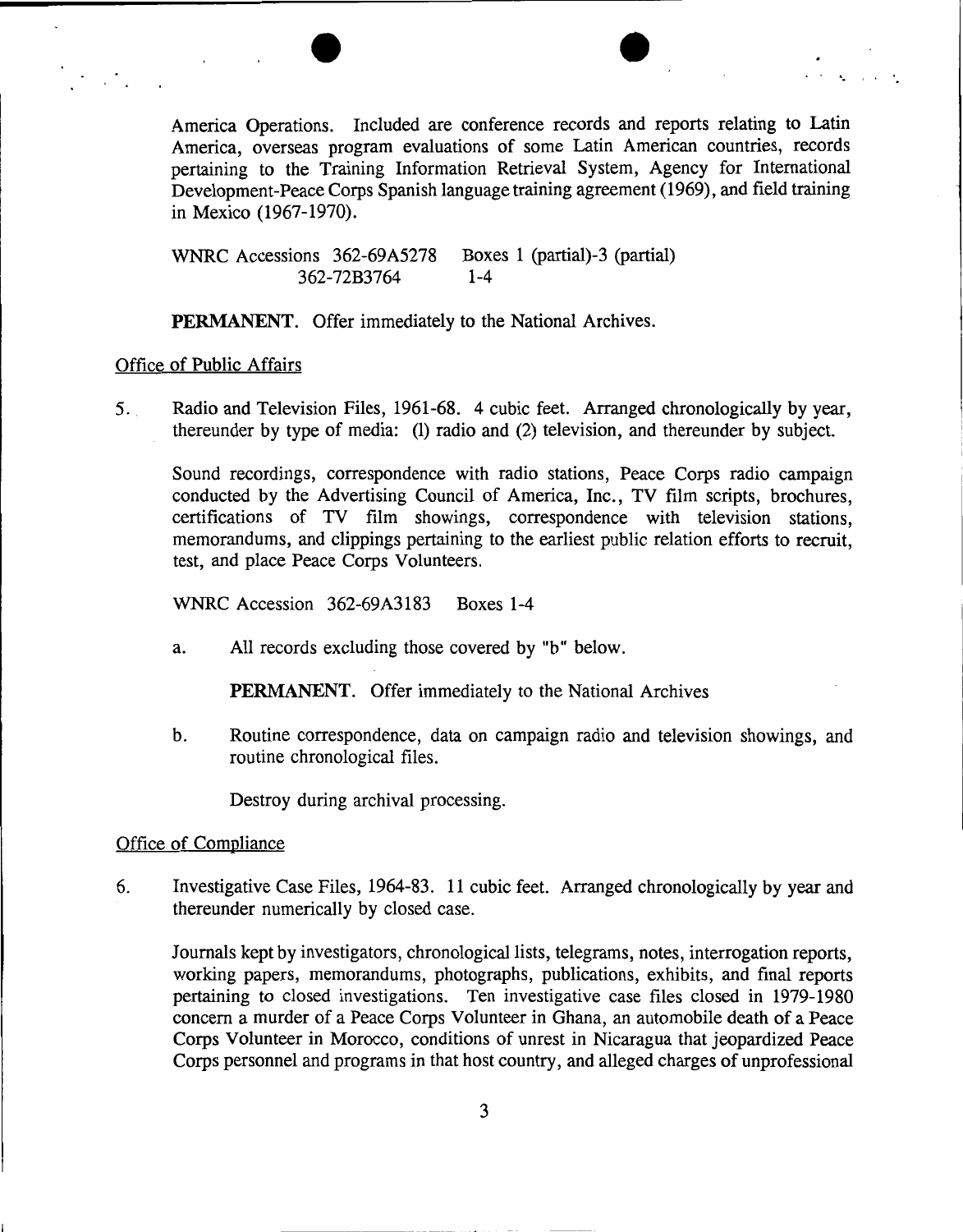- conduct by the Director of Peace Corps programs in Malaysia. Seventeen investigative case files closed in 1980-1983 relate to alleged unauthorized changes in payroll documents, alleged misuse of Peace Corps equipment, and, primarily, audits of Peace Corps service centers and year-end spending reviews.

 $\bullet$   $\bullet$  .

WNRC Accessions 362-70E1696 Boxes 5 362-88-0036 1-3 362-88-0037 1-2 362-88-0038 1<br>362-88-0039 1-2 362-88-0039 362-88-0040 1-2

**PERMANENT.** Transfer to the National Archives immediately.